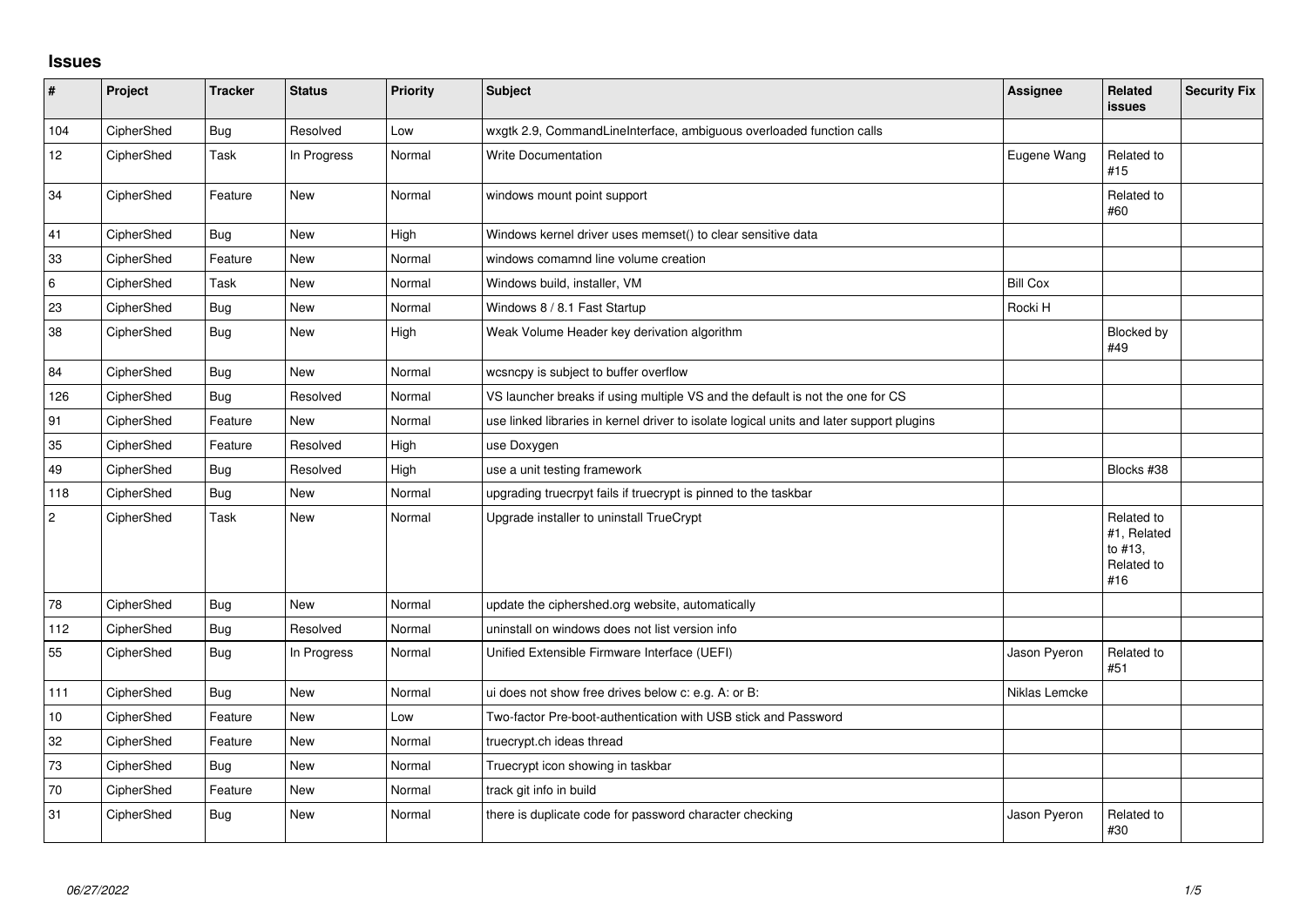| #   | Project    | <b>Tracker</b> | <b>Status</b> | <b>Priority</b> | Subject                                                                                                  | <b>Assignee</b> | Related<br>issues | <b>Security Fix</b> |
|-----|------------|----------------|---------------|-----------------|----------------------------------------------------------------------------------------------------------|-----------------|-------------------|---------------------|
| 72  | CipherShed | Bug            | <b>New</b>    | Normal          | The installation fails, but a message (from windows?) says it succeeds and asks if you want<br>to reboot |                 |                   |                     |
| 80  | CipherShed | <b>Bug</b>     | <b>New</b>    | Low             | TEST CASE: ubuntu 14 GUI install                                                                         |                 |                   |                     |
| 44  | CipherShed | Bug            | <b>New</b>    | High            | TC_IOCTL_OPEN_TEST multiple issues                                                                       |                 |                   |                     |
| 42  | CipherShed | <b>Bug</b>     | New           | High            | TC_IOCTL_GET_SYSTEM_DRIVE_DUMP_CONFIG kernel pointer disclosure                                          |                 |                   |                     |
| 58  | CipherShed | Feature        | <b>New</b>    | Low             | Tablet / Touch screen / non-keyboard boot support                                                        |                 |                   |                     |
| 89  | CipherShed | Feature        | New           | Normal          | Support the Common Criteria Collaborative Protection Profile for Full Disk Encryption                    |                 |                   |                     |
| 87  | CipherShed | Feature        | New           | Low             | support multiple hidden volumes                                                                          |                 |                   |                     |
| 36  | CipherShed | Feature        | <b>New</b>    | Normal          | support multiple actors to open an encrypted volume                                                      |                 |                   |                     |
| 122 | CipherShed | Feature        | New           | Normal          | support key escrow                                                                                       |                 | Related to<br>#68 |                     |
| 102 | CipherShed | Feature        | New           | Normal          | support for serial console in bootloader                                                                 |                 |                   |                     |
| 93  | CipherShed | Feature        | New           | Normal          | support "quick" encrypt for new media (especially flash/SSD)                                             |                 |                   |                     |
| 121 | CipherShed | Feature        | New           | Normal          | Support "not" burning CD on encrypting disk operation                                                    |                 | Related to<br>#68 |                     |
| 100 | CipherShed | Feature        | New           | Normal          | Suggestion 4-Display the consequences of an action immediately (Immediacy of<br>consequences)            |                 |                   |                     |
| 99  | CipherShed | Feature        | New           | Normal          | Suggestion 3-Separate required and optional input parameters                                             |                 |                   |                     |
| 98  | CipherShed | Feature        | New           | Normal          | Suggestion 2 - Do not misuse native UI controls                                                          | Niklas Lemcke   |                   |                     |
| 97  | CipherShed | Feature        | New           | Normal          | Suggestion 1 - Do not use unknown terminology                                                            | Niklas Lemcke   |                   |                     |
| 88  | CipherShed | <b>Bug</b>     | New           | Normal          | smart card support for containers                                                                        |                 |                   |                     |
| 57  | CipherShed | Feature        | <b>New</b>    | Normal          | Skein support                                                                                            |                 |                   |                     |
| 39  | CipherShed | <b>Bug</b>     | New           | High            | Sensitive information might be paged out from kernel stacks                                              |                 |                   |                     |
| 54  | CipherShed | Feature        | New           | Low             | Self Destruct Password                                                                                   |                 |                   |                     |
| 64  | CipherShed | Task           | <b>New</b>    | Normal          | Rewrite or remove LongReverse in Common/Dlgcode.c                                                        |                 |                   |                     |
| 113 | CipherShed | Bug            | Resolved      | Normal          | remove the donate screen from the installer                                                              |                 |                   |                     |
| 127 | CipherShed | Bug            | Resolved      | Normal          | remove #if 0 code                                                                                        | Jason Pyeron    |                   |                     |
| 52  | CipherShed | Feature        | New           | Low             | recovery utility & tools                                                                                 |                 | Related to<br>#59 |                     |
| 114 | CipherShed | Task           | New           | Normal          | Real, unified makefiles                                                                                  | Kyle Marek      |                   |                     |
| 65  | CipherShed | Feature        | New           | Normal          | pure 64 bit version for windows                                                                          |                 | Related to<br>#63 |                     |
| 66  | CipherShed | Feature        | New           | Normal          | provide robust API for usermode interaction with kernel driver                                           |                 |                   |                     |
| 67  | CipherShed | Feature        | New           | Normal          | print a backup                                                                                           |                 |                   |                     |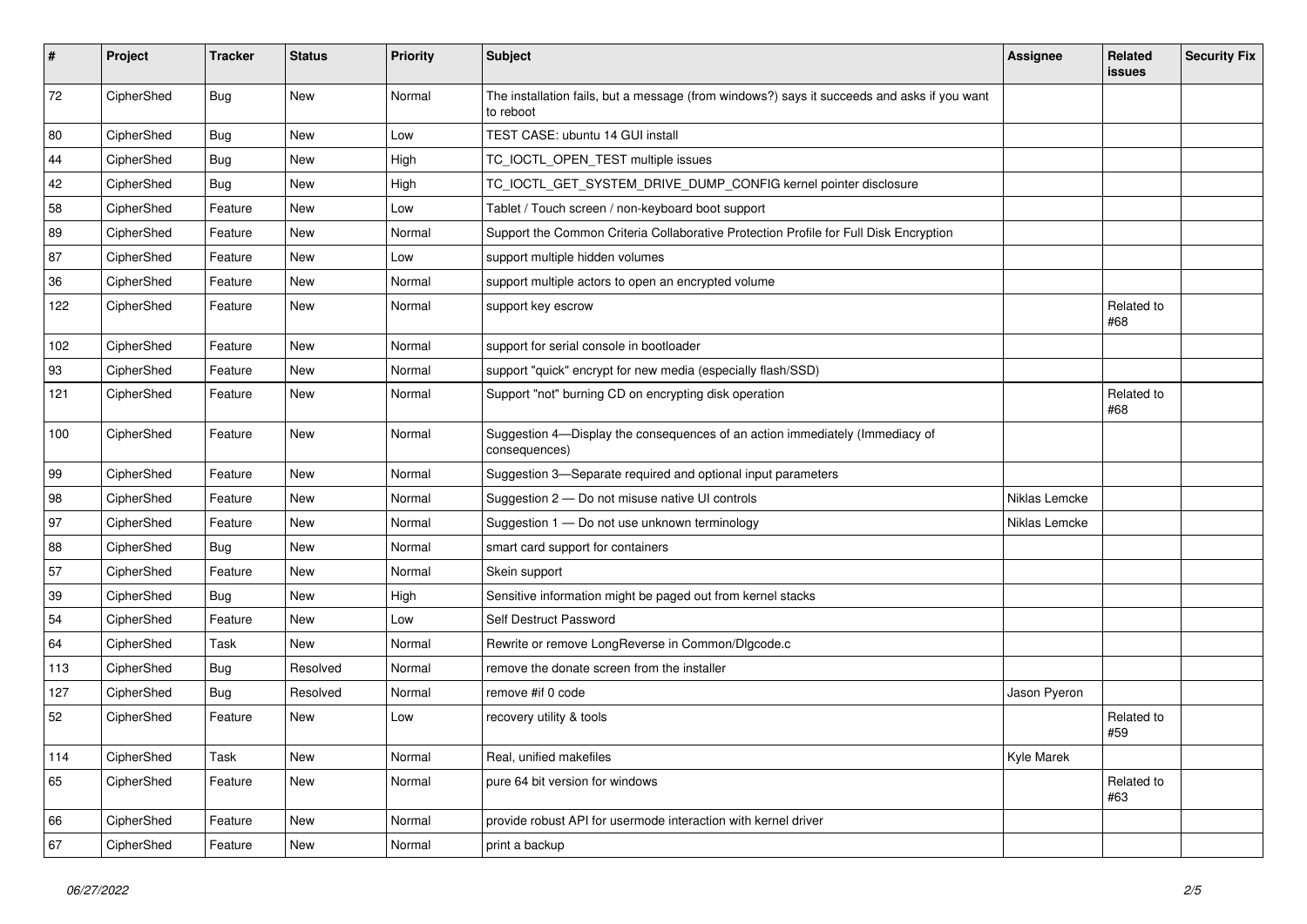| #              | Project    | <b>Tracker</b> | <b>Status</b> | <b>Priority</b> | Subject                                                                                                     | Assignee     | Related<br>issues | <b>Security Fix</b> |
|----------------|------------|----------------|---------------|-----------------|-------------------------------------------------------------------------------------------------------------|--------------|-------------------|---------------------|
| 53             | CipherShed | Feature        | <b>New</b>    | Low             | Portable / non-admin volume browser                                                                         |              |                   |                     |
| 95             | CipherShed | <b>Bug</b>     | New           | Normal          | Platform/SystemException.h and Common/Exception.h define the same class/struct                              |              |                   |                     |
| 71             | CipherShed | <b>Bug</b>     | New           | High            | passwords using non-ascii                                                                                   |              |                   |                     |
| 61             | CipherShed | Feature        | New           | Normal          | optionally support TPM                                                                                      |              |                   |                     |
| 59             | CipherShed | Bug            | New           | Low             | optimized rescue disk                                                                                       |              | Related to<br>#52 |                     |
| 110            | CipherShed | <b>Bug</b>     | <b>New</b>    | High            | Open Crypto Audit Project TrueCrypt CS-TC-4 - Unauthenticated ciphertext in volume<br>headers               |              |                   |                     |
| 109            | CipherShed | Bug            | New           | High            | Open Crypto Audit Project TrueCrypt CS-TC-3 - Keyfile mixing is not cryptographically sound                 |              |                   |                     |
| 108            | CipherShed | Bug            | New           | Urgent          | Open Crypto Audit Project TrueCrypt CS-TC-2 - AES implementation susceptible to<br>cache-timing attacks     |              |                   |                     |
| 107            | CipherShed | <b>Bug</b>     | New           | Immediate       | Open Crypto Audit Project TrueCrypt CS-TC-1 - CryptAcquireContext may silently fail in<br>unusual scenarios |              |                   |                     |
| 37             | CipherShed | Bug            | New           | High            | Open Crypto Audit Project issues                                                                            |              |                   |                     |
| 40             | CipherShed | <b>Bug</b>     | New           | High            | Multiple issues in the bootloader decompressor                                                              |              |                   |                     |
| 46             | CipherShed | Bug            | New           | High            | MountVolume() device check bypass                                                                           |              |                   |                     |
| 21             | CipherShed | <b>Bug</b>     | New           | High            | Method of mounting may be exploited                                                                         |              |                   |                     |
| 76             | CipherShed | <b>Bug</b>     | New           | Normal          | MakeSelfExtractingPackage used in CI cannot have dialog boxes                                               |              |                   |                     |
| 125            | CipherShed | Bug            | Resolved      | Normal          | Makefile for bootloader fails on case sensitive filesystem                                                  |              |                   |                     |
| 86             | CipherShed | <b>Bug</b>     | Resolved      | Normal          | Make ciphershed window titlebars different                                                                  |              |                   |                     |
| 45             | CipherShed | <b>Bug</b>     | New           | High            | MainThreadProc() integer overflow                                                                           |              |                   |                     |
| $\overline{7}$ | CipherShed | <b>Task</b>    | New           | Normal          | Mac build, installer, VM                                                                                    | Jason Pyeron |                   |                     |
| 123            | CipherShed | <b>Bug</b>     | New           | Normal          | losetup anomaly with OpenSUSE 13.1                                                                          |              |                   |                     |
| 13             | CipherShed | Task           | New           | Normal          | List of all version numbers                                                                                 | Rocki H      | Related to<br>#2  |                     |
| 50             | CipherShed | Feature        | New           | Normal          | Linux FDE                                                                                                   |              | Related to<br>#5  |                     |
| 5              | CipherShed | <b>Task</b>    | New           | Normal          | Linux build, installer, VM                                                                                  | Kyle Marek   | Related to<br>#50 |                     |
| 26             | CipherShed | <b>Bug</b>     | New           | Normal          | Large External Drive Support on Mac (>512byte sector size)                                                  |              |                   |                     |
| 43             | CipherShed | Bug            | New           | High            | IOCTL_DISK_VERIFY integer overflow                                                                          |              |                   |                     |
| 124            | CipherShed | Feature        | New           | Normal          | investigate switch to FUDforum from phpBB                                                                   |              |                   |                     |
| 69             | CipherShed | Feature        | New           | Low             | integration test: mounting and sharing volumes                                                              |              |                   |                     |
| 96             | CipherShed | Feature        | New           | Normal          | installer to incorporate a post-installation quick-start wizard                                             |              |                   |                     |
| 74             | CipherShed | Bug            | New           | Normal          | Hardcoded Build date in Help->About window                                                                  |              |                   |                     |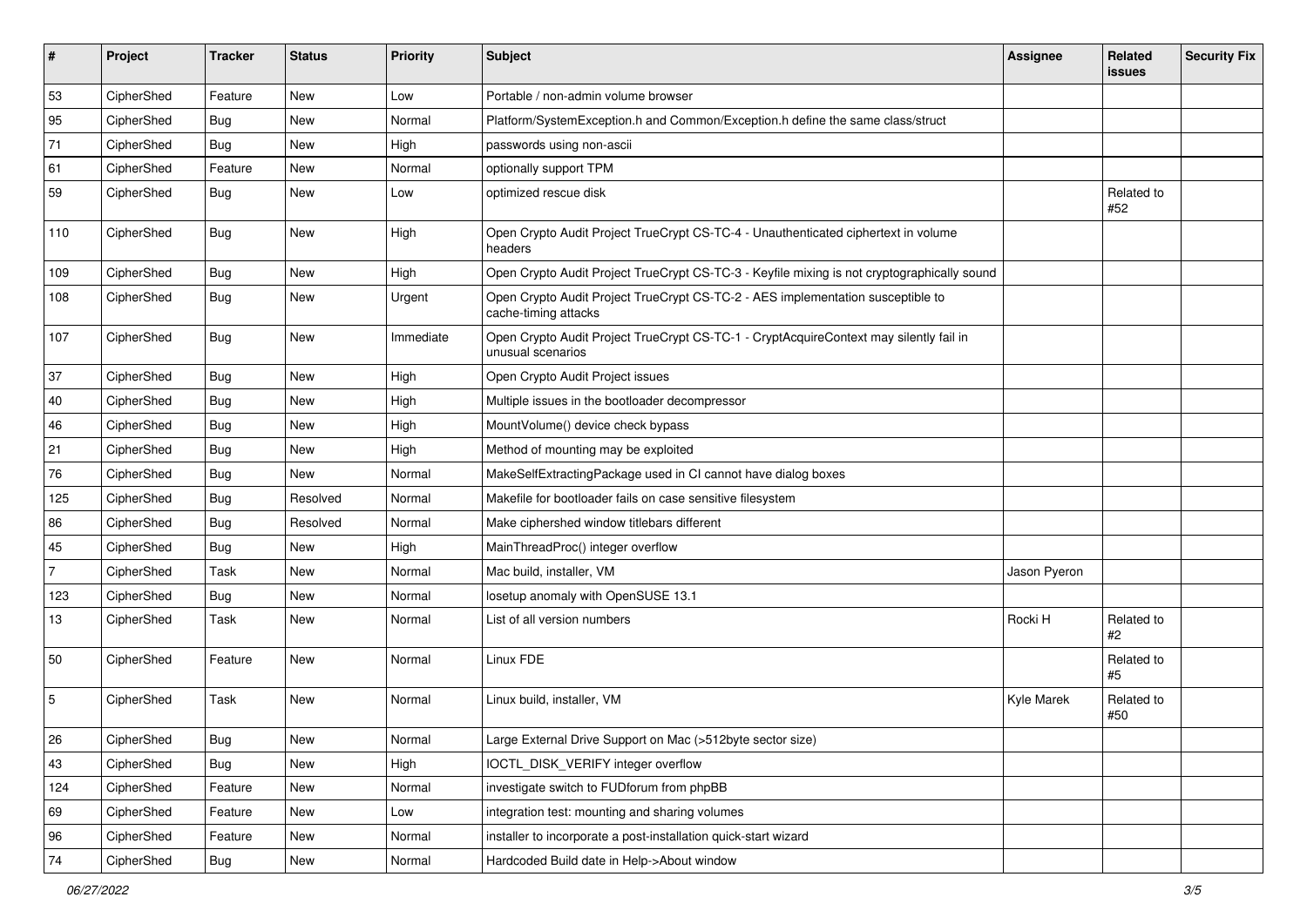| #              | Project    | <b>Tracker</b> | <b>Status</b> | Priority  | Subject                                                             | Assignee                    | Related<br><b>issues</b> | <b>Security Fix</b> |
|----------------|------------|----------------|---------------|-----------|---------------------------------------------------------------------|-----------------------------|--------------------------|---------------------|
| 51             | CipherShed | Bug            | In Progress   | Normal    | <b>GUID Partition Table (GPT)</b>                                   | Jason Pyeron                | Related to<br>#55        |                     |
| 47             | CipherShed | <b>Bug</b>     | New           | High      | GetWipePassCount() / WipeBuffer() can cause BSOD                    |                             |                          |                     |
| $\overline{4}$ | CipherShed | Task           | New           | Normal    | Get Windows executable signing key                                  | <b>Bill Cox</b>             |                          |                     |
| 8              | CipherShed | Task           | New           | Normal    | Get graphics artist to work on artwork, icons                       |                             |                          |                     |
| 56             | CipherShed | Bug            | New           | Low       | FreeBSD support                                                     |                             |                          |                     |
| 14             | CipherShed | <b>Bug</b>     | New           | Normal    | Fixes urls in ui (/applink? links)                                  |                             | Related to<br>#25        |                     |
| 3              | CipherShed | Task           | New           | Normal    | Finish initial bitmaps and icons                                    |                             |                          |                     |
| 117            | CipherShed | <b>Bug</b>     | Resolved      | High      | Failure to function when compiled with GCC 5                        |                             |                          |                     |
| 115            | CipherShed | Bug            | Resolved      | High      | fails to build on stretch due to overloaded constructors            |                             |                          |                     |
| 60             | CipherShed | Feature        | <b>New</b>    | Normal    | Enhanced UX - shell extension for container management              |                             | Related to<br>#34        |                     |
| 48             | CipherShed | Bug            | New           | High      | EncryptDataUnits() lacks error handling                             |                             |                          |                     |
| 79             | CipherShed | Feature        | <b>New</b>    | Low       | document a list of file systems compatible with Hidden Volume usage |                             |                          |                     |
| 119            | CipherShed | <b>Bug</b>     | Resolved      | Immediate | DLL side loading attack vulnerability                               | Jason Pyeron                |                          |                     |
| 85             | CipherShed | Bug            | New           | Normal    | Digcode.c is 9917 lines long, split it up                           |                             |                          |                     |
| 106            | CipherShed | Task           | <b>New</b>    | Low       | Disable GitHub issue tracker                                        |                             |                          |                     |
| $\mathbf{1}$   | CipherShed | Task           | New           | Normal    | Detailed review of Windows constant strings                         | Paweł<br>Zegartowski        | Related to<br>#2         |                     |
| 83             | CipherShed | Bug            | New           | Normal    | deduplicate file names                                              |                             |                          |                     |
| 81             | CipherShed | Feature        | <b>New</b>    | Normal    | Decrypt System drive via commandline                                |                             |                          |                     |
| 105            | CipherShed | <b>Bug</b>     | Resolved      | Low       | Debian Jessie Complication Error: wx3.0                             |                             |                          |                     |
| 18             | CipherShed | Task           | New           | Normal    | Create rpm packaging                                                |                             |                          |                     |
| 19             | CipherShed | Task           | <b>New</b>    | Normal    | Create pkgbuild for arch                                            |                             |                          |                     |
| 16             | CipherShed | Task           | New           | High      | Create list of all installed files / registry keys (Windows).       | Rocki H                     | Related to<br>#2         |                     |
| 15             | CipherShed | Task           | <b>New</b>    | Normal    | Create Gnu Info page                                                | Eugene Wang                 | Related to<br>#12        |                     |
| 20             | CipherShed | Task           | New           | Normal    | Create dmg for os x                                                 |                             |                          |                     |
| 17             | CipherShed | Task           | New           | Normal    | Create debian packaging                                             |                             |                          |                     |
| 9              | CipherShed | Task           | New           | Normal    | Create check-list of features to be tested                          | Pier-Luc Caron<br>St-Pierre |                          |                     |
| 116            | CipherShed | Bug            | New           | Normal    | create an option for private/global volume mounting                 |                             |                          |                     |
| 103            | CipherShed | Task           | New           | Low       | <b>Const Correctness</b>                                            |                             |                          |                     |